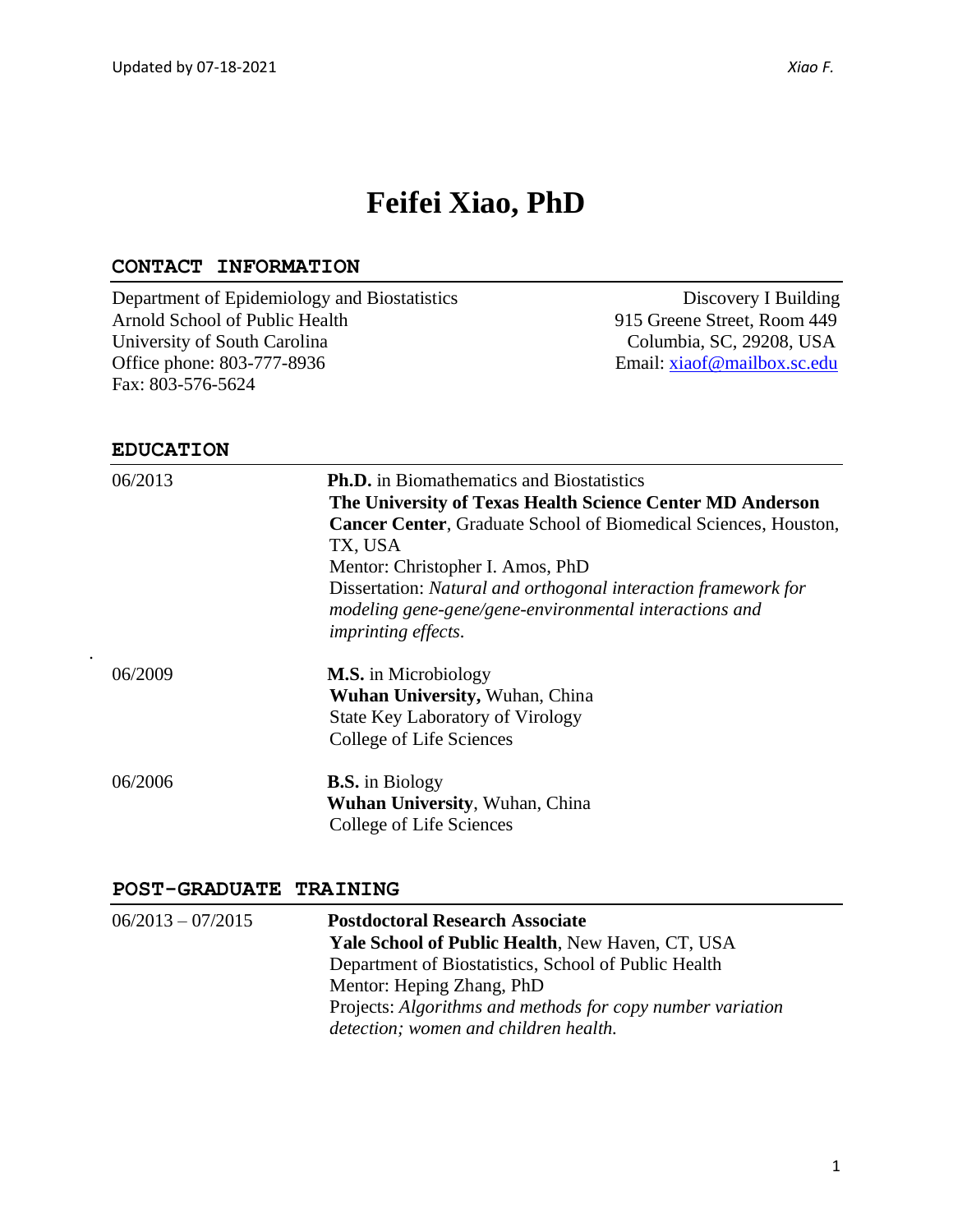| $07/2021$ – present | <b>Associate Professor (Tenured)</b><br>Department of Epidemiology and Biostatistics, Cancer Prevention<br>and Control Program, Arnold School of Public Health, University<br>of South Carolina, Columbia, SC, USA                                                                                                                                                                                                                                                                                                                                        |
|---------------------|-----------------------------------------------------------------------------------------------------------------------------------------------------------------------------------------------------------------------------------------------------------------------------------------------------------------------------------------------------------------------------------------------------------------------------------------------------------------------------------------------------------------------------------------------------------|
| $08/2015 - 06/2021$ | <b>Assistant Professor</b><br>Department of Epidemiology and Biostatistics, Cancer Prevention<br>and Control Program, Arnold School of Public Health, University<br>of South Carolina, Columbia, SC, USA                                                                                                                                                                                                                                                                                                                                                  |
| $05/2017 - 07/2017$ | <b>Visiting Assistant Professor</b><br>Department of Biomedical Data Science, Geisel School of Medicine<br>at Dartmouth College, Lebanon, NH, USA                                                                                                                                                                                                                                                                                                                                                                                                         |
| $06/2010 - 05/2013$ | <b>Graduate Research Assistant</b><br>Department of Genetics/Epidemiology, The University of Texas<br>Health Science Center at Houston MD Anderson Cancer Center,<br>Houston, TX, USA<br>Mentor: Christopher I. Amos, PhD<br>Projects: Natural and orthogonal framework for GxG/GxE<br>interactions and imprinting effects with application to melanoma<br>and lung cancer.                                                                                                                                                                               |
| $09/2009 - 05/2010$ | <b>Graduate Research Assistant</b><br>Department of Bioinformatics and Biostatistics/Epidemiology, The<br>University of Texas Health Science Center at Houston MD<br>Anderson Cancer Center, Houston, TX, USA<br>Project I: Image annotation tool design for medical<br>diagnosis. Supervisor: Jonas Almeida, PhD<br>Project II: Segregation and linkage analysis power<br>$\bullet$<br>optimization in parameters selection. Supervisor:<br>Christopher I. Amos, PhD<br>Project III: Early phase clinical trial design. Supervisor:<br>Donald Berry, PhD |
| $12/2006 - 11/2008$ | <b>Graduate Research Assistant</b><br>Department of Neuroscience, University of Minnesota,<br>Minneapolis, MN, USA<br>Project: Data mining of microRNA/siRNA-target gene interactions<br>and protein-protein interactions.                                                                                                                                                                                                                                                                                                                                |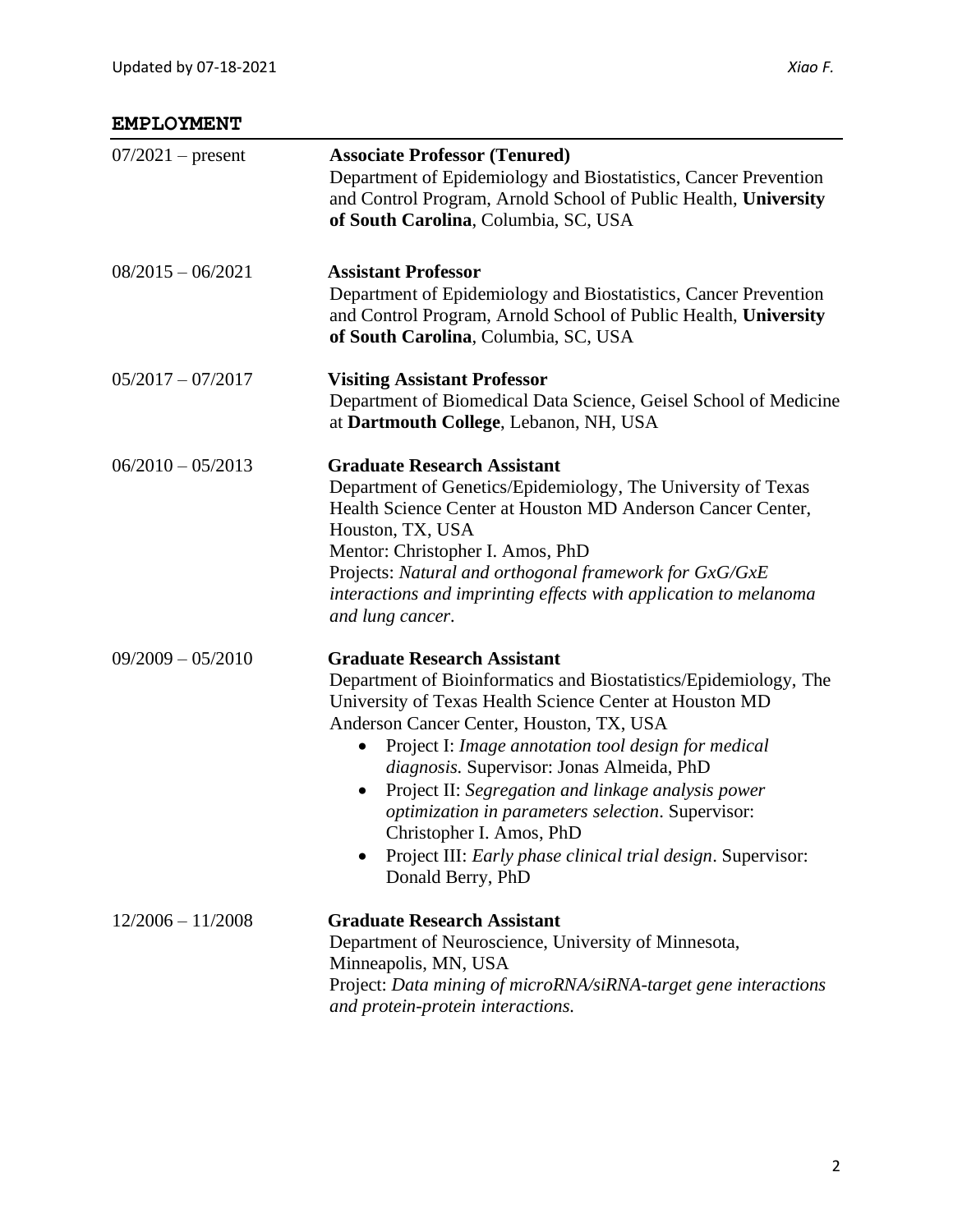#### **MAJOR RESEARCH INTERESTS**

Methodology and Application in:

| <b>Statistical Genetics</b>       |
|-----------------------------------|
| <b>Neuroimaging Data Analyses</b> |
| <b>Integrative Genomics</b>       |

Single Cell Sequencing Cancer Epidemiology Machine Learning

## **RESEARCH AWARDS AND GRANTS**

#### **Ongoing**

*The evolution of copy number variations in the AT-rich Plasmodium genome* R01AI150856 Guler(PI) 04/01/2021 – 03/31/2026 NIH/NIAID Role: Co-Investigator (15% of effort in first three years, plus 1 RA each year) Total Award (USC site for Xiao): \$219,494 *Copy Number Variation and Lung Cancer: Disease Risk and Mechanisms* R21HG010925 Xiao(PI) 09/01/2020 - 08/30/2022 NIH/NHGRI Role: Principal Investigator (25% of effort, plus 1 RA each year) Total Award: \$426,122 *Molecular Basis of Exercise-induced Changes in HDL Function* R01 HL146462 Sarzynski (PI) 04/01/2019 - 03/31/2024 NIH/NHLBI Role: Co-Investigator (year 1-4: 5%, 5%, 10%, 15% of 9-month, year 5: 25% of 12-month) Total Award: \$3,466,346 *A Novel Statistical Algorithm for Copy Number Variation Detection with Application to Lung Cancer* USC Office of the Vice President for Research Xiao (PI) 07/01/2020 - 9/30/2021 ASPIRE-I Innovation grant: Advanced Support for Innovative Research Excellence Role: Principal Investigator Total Direct Cost: \$14,964 *Aging Brain Cohort at the University of South Carolina (ABC@USC)*  USC Excellence Initiative Award Fridriksson (PI) 07/01/2019 - 06/30/2023

Role: Co-Investigator (18% of effort) Total Award: \$1,750,000

# *Mechanisms of Early Onset Colorectal Cancer (EOCRC)*

USC Office of the Vice President for Research Hofseth (PI) 07/01/2020 - 9/30/2021 ASPIRE-II Integration grant: Advanced Support for Integration Research Excellence Role: Co-Investigator Total Direct Cost: \$84,105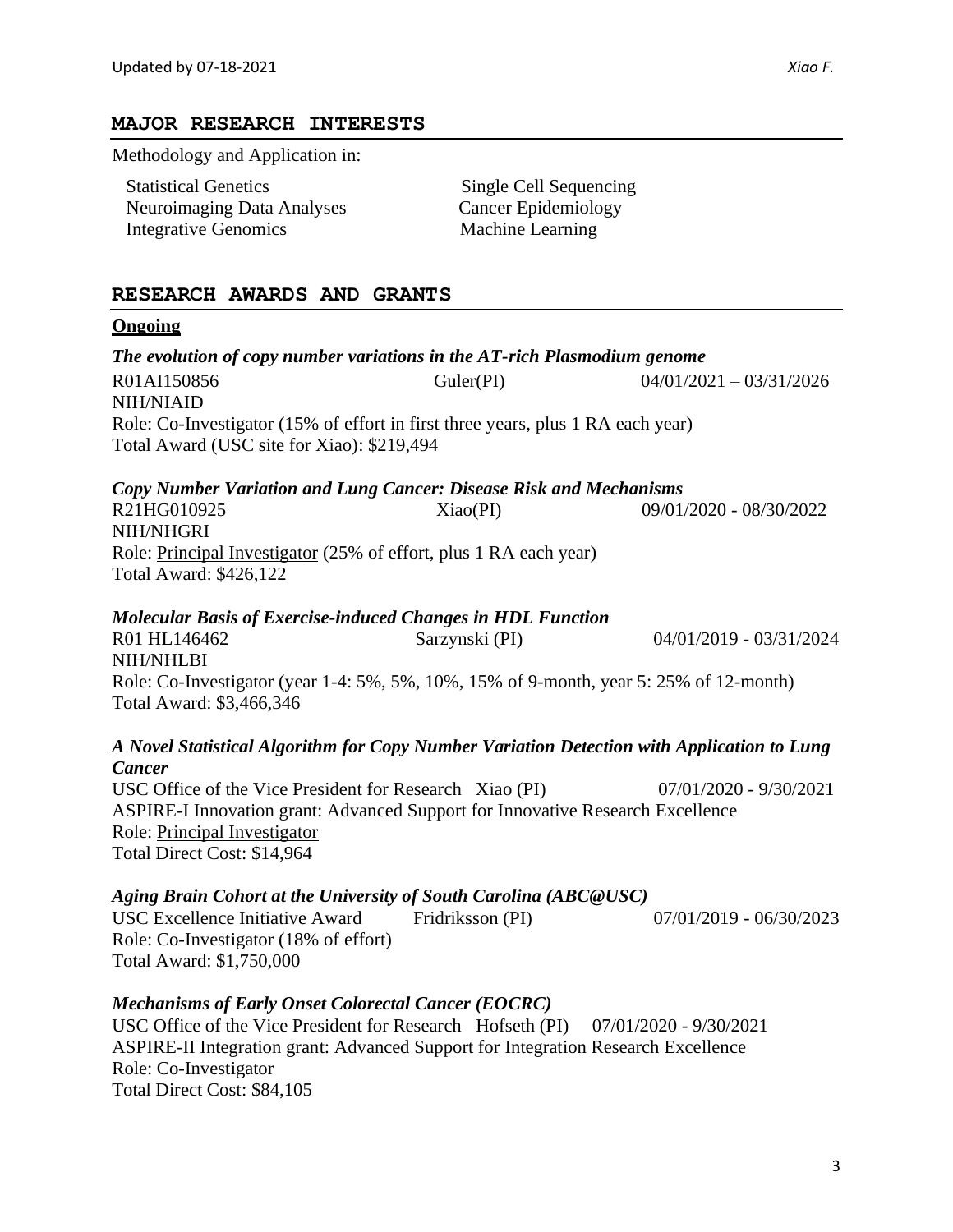# **Completed**

*Medicare Shared Savings Cost Determinants Analysis, 2015-2017* ASPH Dean's office Rudisill (PI) 07/01/2020 - 06/30/2021 Role: Co-Investigator (8% of effort) Total Direct Cost: \$14,315

*Collaborative Research: Scalable and flexible algorithms to detect structural change in complex sequence data* DMS1722562 Xiao (PI) 07/01/2017 - 6/30/2020 NSF, Division of Mathematical Sciences Role: Principal Investigator (8% of effort) Total Award: \$498,229

*COVID-19 Severe Progression Prediction with AI Approaches from Multi-dimensional Data* USC Office of the Vice President for Research Cai (PI) 05/15/2020 - 12/31/2020 Role: Co-Investigator Total Direct Cost: \$25,000

## *miRNA bioinformatics of peak VO2 response to exercise training in heart failure* P20GM103499 Sarzynski (PI) 07/01/2019 - 06/30/2020 NIH/NIGMS South Carolina IDeA Network of Biomedical Research Excellence (SC INBRE), Bioinformatics Pilot Project Program Role: Co-Investigator Total Direct Cost: \$9,984

*Powerful Detection of Genome Structural Change and Its Effect on Cutaneous Melanoma* USC Office of the Vice President for Research Xiao (PI) 07/01/2017 - 9/30/2018 ASPIRE-I Innovation grant: Advanced Support for Innovative Research Excellence Role: Principal Investigator (8% of effort) Total Award: \$15,000

# **Pending**

*Autonomic and Sensory Dysfunctions in FMR1 Conditions: Development, Mechanisms and Consequences* R01 Roberts (PI) 09/01/2021 - 08/31/2026 NIH/NIMH Role: Co-Investigator (7.5% of effort) Total Requested: \$3,720,036 (ranked as 6% percentile)

# **PUBLICATIONS**

Published or in press (**\*** indicates corresponding author; # indicates advisee):

1. Qin F#, Luo X#, Cai G, **Xiao F**\*. Shall genomic correlation structure be considered in copy number variation detection? *Briefings in Bioinformatics* (2021). Online.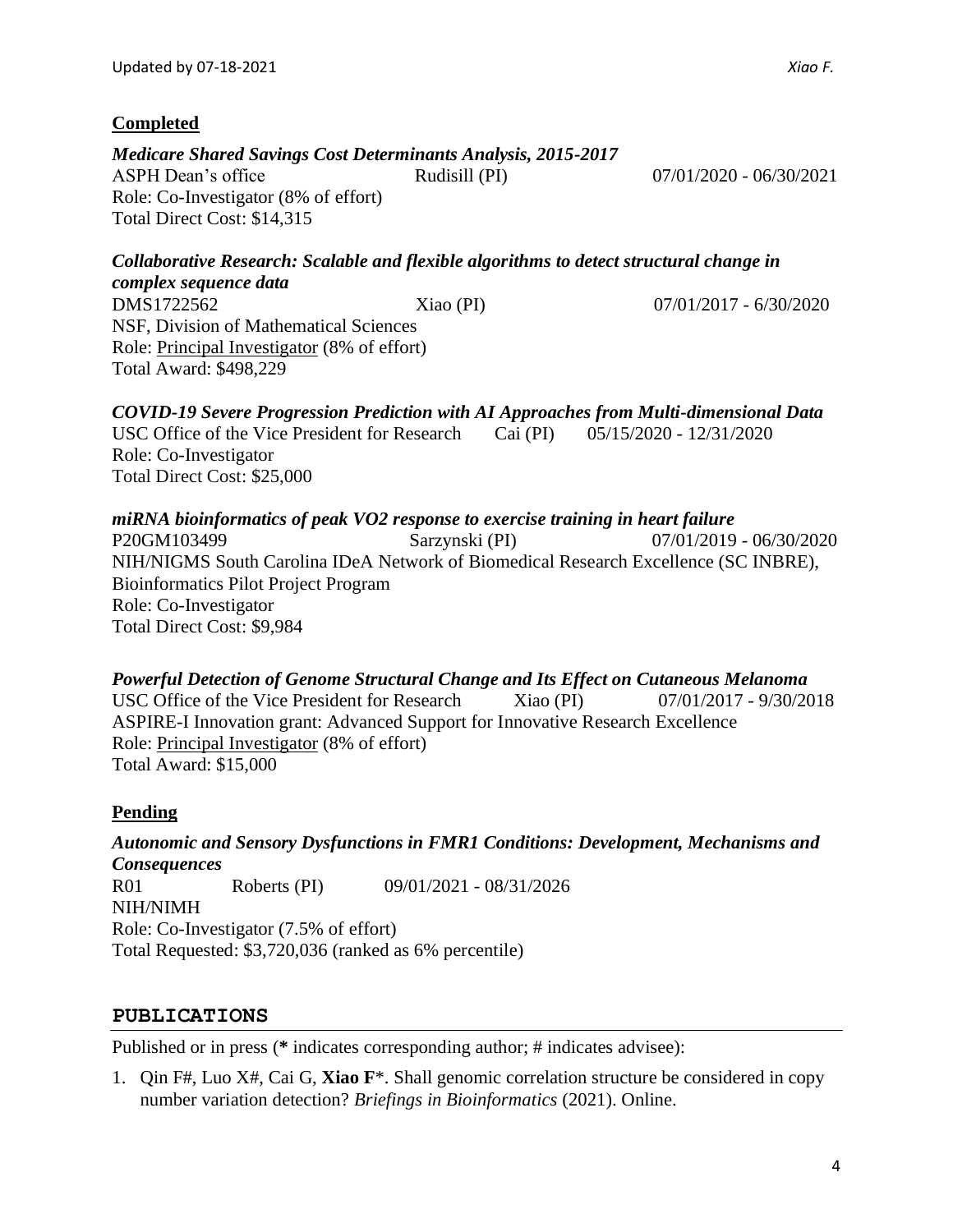- 2. Liang Q, Tan C, **Xiao F**, Yin F, Liu M, Lei L, Wu L, Yang Y, Tan HJ, Liu S, Zeng X. Integrated profiling identifies ITGB3BP as prognostic biomarker for hepatocellular carcinoma. *Bosnian Journal of Basic Medical Sciences* (2021). Online.
- 3. Cai G, Zhu X, Charvet L, **Xiao F**, Datta A, Androulakis XM. A Systematic review and metaanalysis on the efficacy of transcranial direct current stimulation for migraine. *Journal of Pain Research*. 2021. 14:1171-1183.
- 4. Luo X#, Qin F#, Cai G, **Xiao F**\*. Integrating genomic correlation structure improves copy number variations detection. *Bioinformatics*. 2021. 37(3):312-317.
- 5. Zhou J, Cui X, **Xiao F**, Cai G. A cluster-based approach for identifying prognostic microRNA signatures in digestive system cancers. *International Journal of Molecular Sciences*. 2021. 22(4):1529.
- 6. Kristinsson S, Zhang W, Rorden C, Newman-Norlund R, Basilakos A, Bonilha L, Yourganov G, **Xiao F\***, Hillis A**,** Fridriksson J. Machine learning-based multimodal prediction of language outcomes in chronic aphasia. *Human Brain Mapping*. 2021. 42(6):1682-1698.
- 7. Hao N, Niu YS, **Xiao F**, Zhang H. A super scalable algorithm for short segment detection. *Statistics in Biosciences*. 2021. 13(1):18-33.
- 8. Cai G, Bossé Y, **Xiao F**, Kheradmand F, Amos CI. Tobacco smoking increases the lung gene expression of ACE2, the receptor of SARS-CoV-2. *American Journal of Respiratory and Critical Care Medicine*. 2020. 201(12):1557-1559.
- 9. Wang L#, Luo X#, Cheng C, Amos CI, Cai G, **Xiao F\***. A gene expression based immune signature for lung adenocarcinoma prognosis. *Cancer Immunology and Immunotherapy*. 2020. 69(9):1881-1890.
- 10. Deng S, Hardin J, Amos CI, **Xiao F\***. Joint modeling of eQTLs and parent-of-origin effects using an orthogonal framework with RNA-seq data. *Human Genetics*. 2020.139(8):1107- 1117.
- 11. Liu M, Liu X, Liu S, **Xiao F**, Guo E, Qin X, Wu L, Liang Q, Liang Z, Li K, Zhang D, Yang Y, Luo X, Lei L, Tan HJ, Yin F, Zeng X. Big data-based identification of multi-gene prognostic signatures in liver cancer. *Frontiers in Oncology*. 2020. 10:847.
- 12. Kristinsson S, **Xiao F**, Yourganov G, Bonilha L, Stark BC, Rorden C, Basilakos A, Fridriksson J. BDNF Genotype Specific Differences in Cortical Activation in Chronic Aphasia. *Journal of Speech, Language, and Hearing Research*. 2019. 62(11):3923-3936.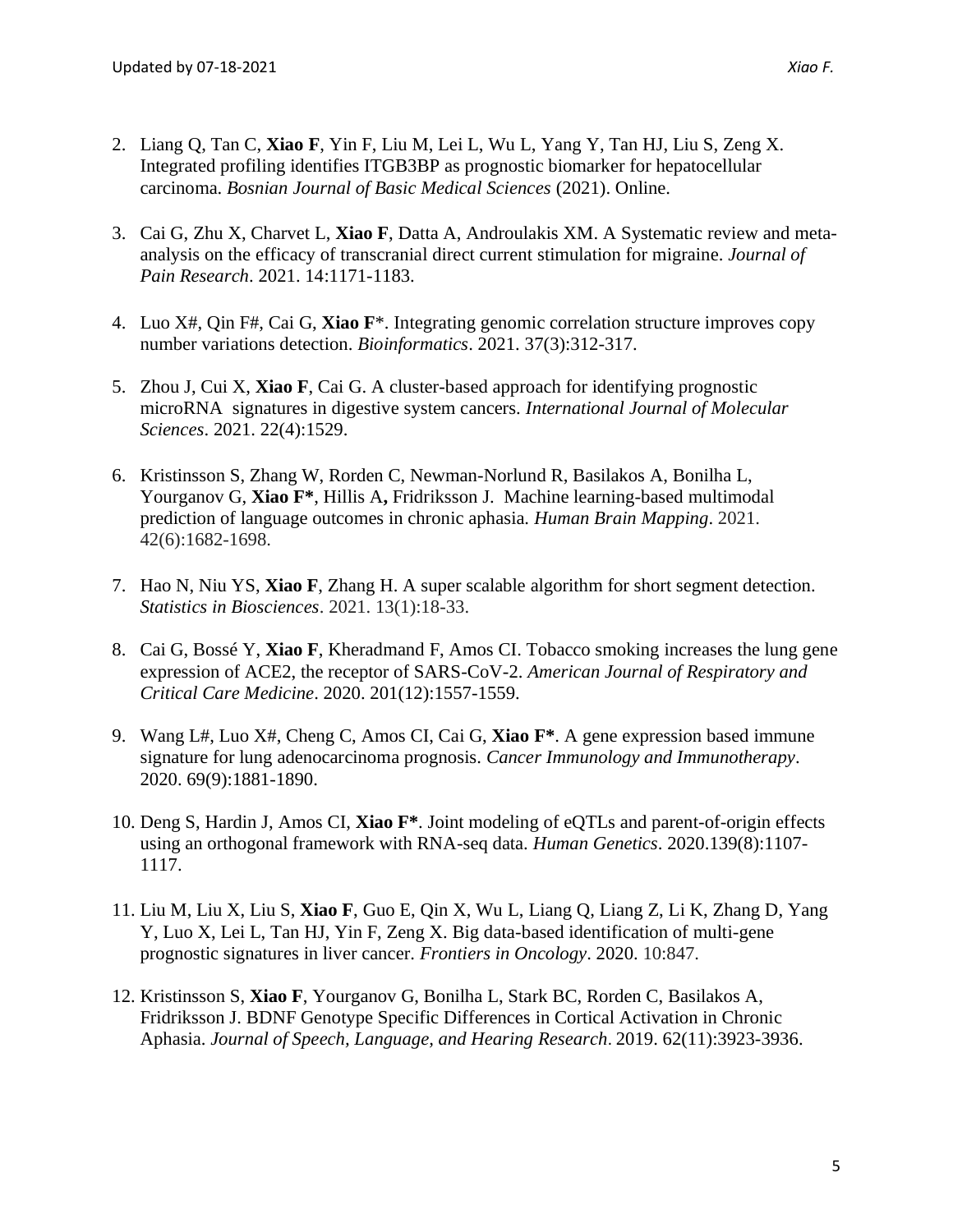- **13. Xiao F\***, Luo X#, Hao N, Niu YS, Xiao X, Cai G, Amos CI, Zhang H. An accurate and powerful method for copy number variation detection. *Bioinformatics.* 2019. 35(17):2891- 2898.
- 14. Zhao Y, Varn F, Cai G, **Xiao F**, Amos CI, and Cheng C. A P53-deficiency gene signature predicts recurrence risk of patients with early stage lung adenocarcinoma. *Cancer Epidemiology, Biomarkers & Prevention*. 2018; 27(1):86-95.
- 15. Bukowski R, Sadovsky Y, H. Goodarzi, Zhang H, Biggio JR, Varner M, Parry S, **Xiao F**, and et al. Onset of human preterm and term birth is related to unique inflammatory transcriptome profiles at the maternal fetal interface. *Peer J*. 2017; 5:e3685.
- 16. Cai G, Zheng X, Liang S, **Xiao F\***. Local sequence and sequencing depth dependent accuracy of RNA-seq reads. *BMC Bioinformatics*. 2017; 8(1): 364.
- **17. Xiao F**, Niu Y, Hao N, Xu Y, Jin Z, Zhang H. modSaRa: a computationally efficient R package for CNV identification. *Bioinformatics*. 2017; 33(15):2384-2385.
- **18.** Cai G, **Xiao F**, Cheng C, Li Y, Amos CI, Whitfield ML. Population effect model identifies gene expression predictors of survival outcomes in lung adenocarcinoma for both Caucasian and Asian patients. *PLoS One.* 2017; 12(4):e0175850.
- **19. Xiao F**, Cai G, Zhang H. Segregation analysis suggests that a genetic reason may contribute to "the dress" colour perception. *PLoS One*. 2016; 11(10):e0165095.
- **20. Xiao F**, Min X, Zhang H. Modified screening and ranking algorithm for copy number variant detection. *Bioinformatics*. 2015; 31(9):1341-8.
- 21. Zhang H, Baldwin DA, Bukowski RK, Parry S, Xu Y, Song C, Andrews WW, Saade GR, Esplin MS, Sadovsky Y, Reddy UM, Ilekis J, Varner M, Biggio JR Jr; Eunice Kennedy Shriver National Institute of Child Health and Human Development (NICHD) Genomic and Proteomic Network for Preterm Birth Research (GPN-PBR) cohort (including **Xiao F**). [A](http://www.ncbi.nlm.nih.gov/pubmed/25599974)  [genome-wide association study of early spontaneous preterm delivery.](http://www.ncbi.nlm.nih.gov/pubmed/25599974) *Genet Epidemiol*. 2015; 39(3):217-26.
- 22. Manuck TA, Esplin MS, Biggio J, Bukowski R, Parry S, Zhang H, Huang H, Varner MW, Andrews W, Saade G, Sadovsky Y, Reddy UM, Ilekis J; Eunice Kennedy Shriver NICHD GPN-PBR cohort (including **Xiao F**). The phenotype of spontaneous preterm birth: application of a clinical phenotyping tool. *Am J Obstet Gynecol*. 2015; 212(4):487.
- 23. Parry S, Zhang H, Biggio J, Bukowski R, Varner M, Xu Y, Andrews WW, Saade GR, Esplin MS, Leite R, Ilekis J, Reddy UM, Sadovsky Y, Blair IA; Eunice Kennedy Shriver NICHD GPN-PBR cohort (including **Xiao F**). Maternal serum serpin B7 is associated with early spontaneous preterm birth. *Am J Obstet Gynecol*. 2014; 211(6):678.e1-12.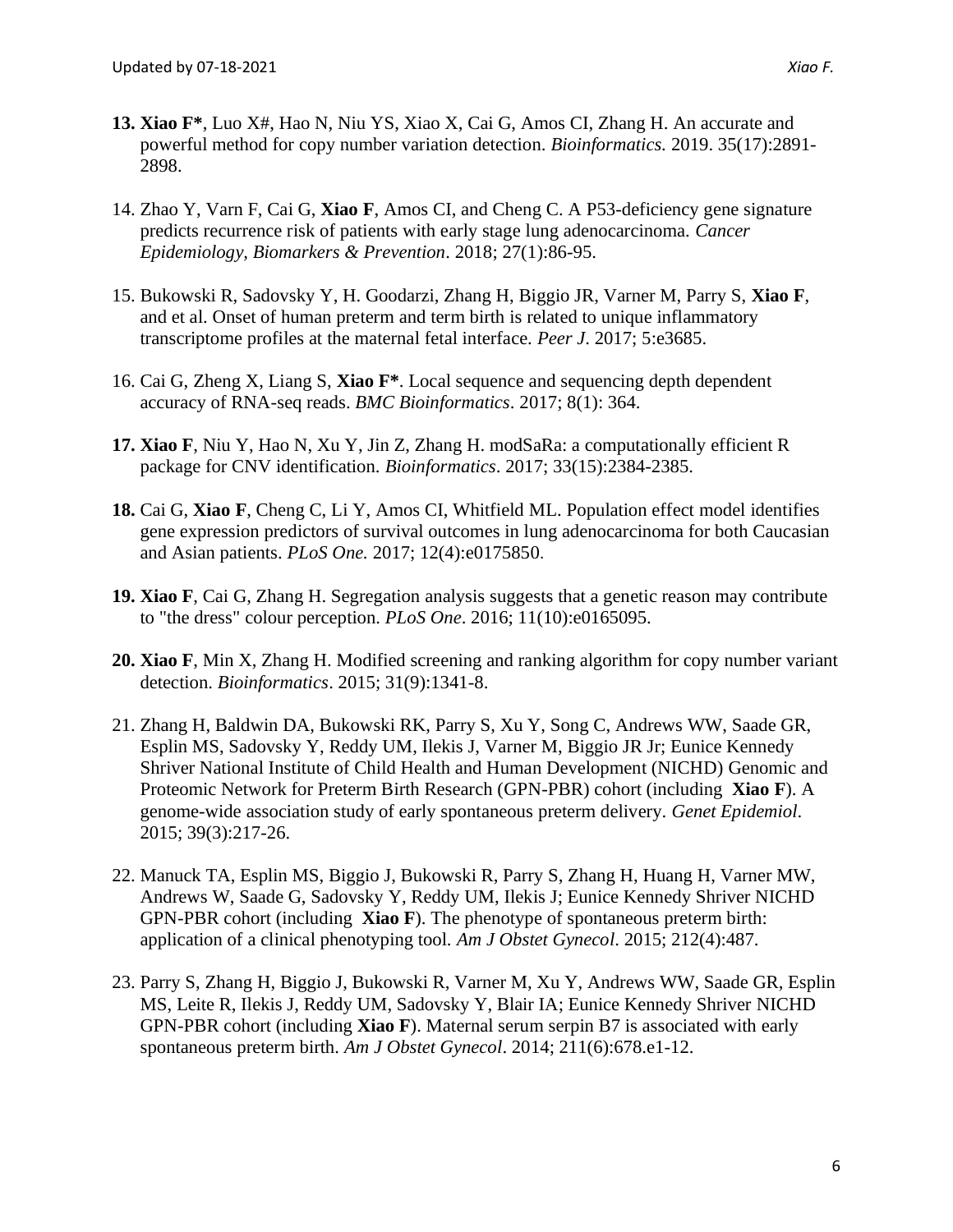- 24. **Xiao F**, Ma J, Cai G, Fang S, Lee JE, Wei Q, Amos CI. Natural and orthogonal interaction model for estimating gene-gene interactions: applied to cutaneous melanoma. *Human Genetics*. 2014; 133(5):559-74.
- 25. **Xiao F**, Ma J, Amos CI. A unified framework integrating parent-of-origin effects for association study. *PLoS ONE*. 2013; 8(8):e72208.
- 26. Ma J, **Xiao F**, Xiong M, Andrew AS, Brenner H, Duell EJ, Haugen A, Hoggart C, Hung RJ, Lazarus P, Liu C, Matsuo K, Mayordomo JI, Schwartz AG, Staratschek-Jox A, Wichmann E, Yang P, Amos CI. Natural and orthogonal interaction framework for modeling geneenvironment interactions with application to lung cancer. *Human Heredity*. 2012; 73(4):185- 94.
- 27. Zhou S, Xiao W, Wan Q, Yi C, **Xiao F**, Liu Y, Qi Y. Nogo-B mediates HeLa cell adhesion and motility through binding of Fibulin-5. *Biochemical and biophysical research communications*. 2010; 398(2):247-53.
- **28. Xiao F**, Zuo Z, Cai G, Kang S, Gao X, Li T. miRecords: an integrated resource for microRNA-target interactions. *Nucleic acids research.* 2009; 37:D105-10.
- **29.** Ren Y, Gong W, Zhou H, Wang Y, **Xiao F**, Li T. siRecords: a database of mammalian RNAi experiments and efficacies. *Nucleic acids research*. 2009; 37: D146-9.
- 30. Gong W, Zhou D, Ren Y, Wang Y, Zuo Z, Shen Y, **Xiao F**, Zhu Q, Hong A, Zhou X, Gao X, Li T. PepCyber: P~PEP: a database of human protein-protein interactions mediated by phosphoprotein-binding domains. *Nucleic acids research*. 2008; 36: D679-83.

**Under review or submitted** (**\*** indicates corresponding author; # indicates advisee):

- 31. Luo X#, Cai G, McClain A, Amos CI, Cai B, **Xiao F**\*. BMI-CNV: a Bayesian framework for multiple sample copy number variation detection. *Bioinformatics*. Under Review.
- 32. Qin F#, Luo X#, **Xiao F**, Cai G. SCRIP: an accurate simulator for single-cell RNA sequencing data. *Bioinformatics*. Under Revision.
- 33. Sun Z, Neelon B, Ethier SP, **Xiao F**, Wallace K, Chung D. A Bayesian framework for pathway-guided identification of cancer subgroups by integrating multiple types of genomic data. *Statistics in Medicine*. Under Review.
- 34. Cai G, **Xiao F\***. SARS-CoV-2 Impair Dendritic Cells and Regulate DC-SIGN Expression in Tissues. *Cell Reports*. Submitted.
- 35. Cai G, **Xiao F\***. SCANNER: A web server for annotation, visualization and sharing of single cell RNA-seq data. bioRxiv. doi: [https://doi.org/10.1101/2020.01.25.919712.](https://doi.org/10.1101/2020.01.25.919712)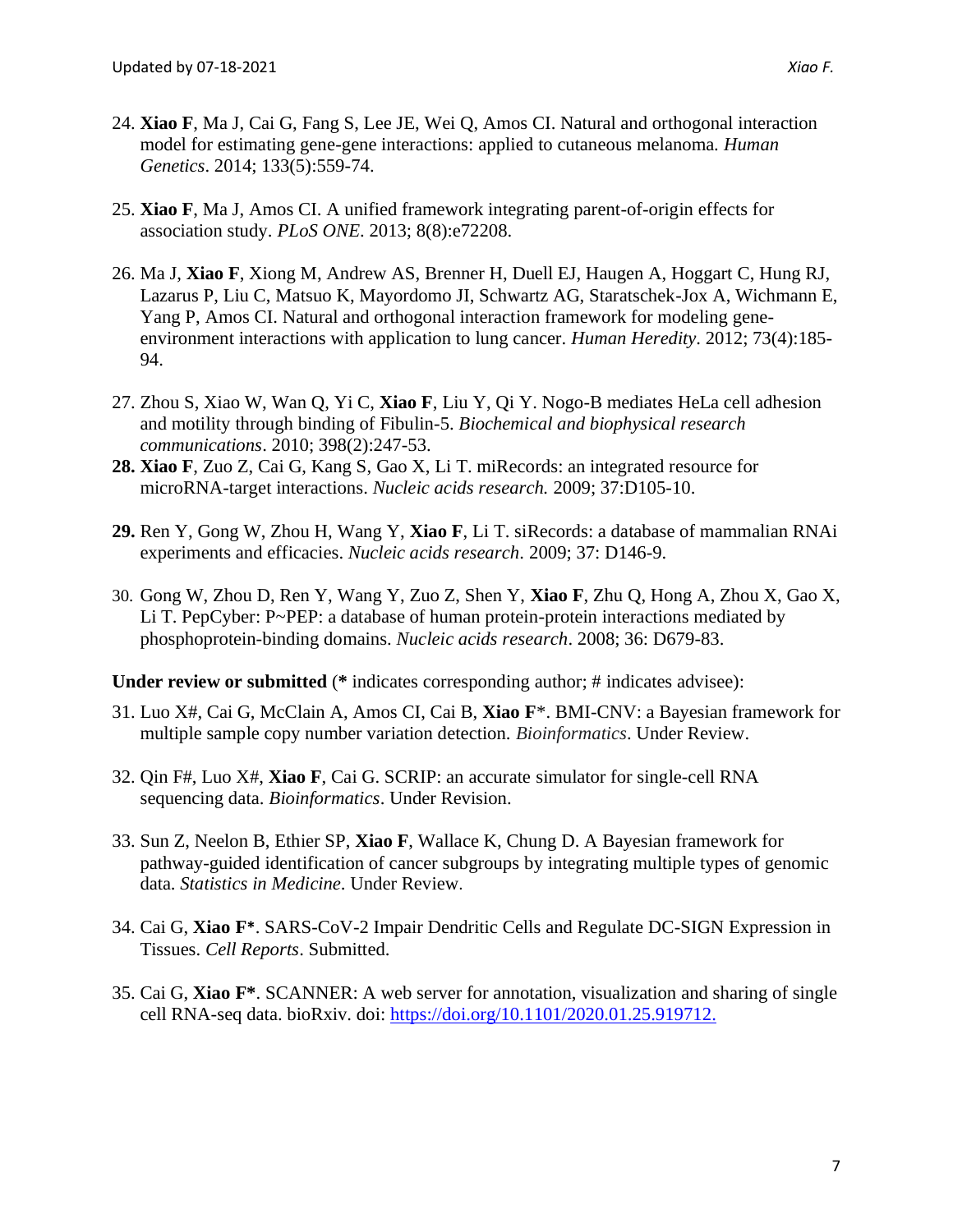## **HONORS AND AWARDS**

- North Coast Conference on Precision Medicine Travel Award, 2018
- March of Dimes Award for Best Research in Prematurity, SMFM's Meeting, 2015
- NIGMS Short Course on Statistical Genetics & Genomics Travel Award, 2014
- City Federation of Women's Clubs Endowed Scholarship in Biomedical Sciences, 2013
- Summer Institute of Statistical Genetics (SISG) Travel Award, 2011
- Scholarship for Excellent Graduate Students, Wuhan University, 2006-2009
- Outstanding Undergraduate Student Scholarship, Wuhan University, 2005 & 2006
- Superior Academic Activities Award, Wuhan University, 2004
- Outstanding Freshman Scholarship, Wuhan University, 2002

# **SHORT COURSES/EDUCATIONAL WORKSHOPS**

- USC Center for Teaching Excellence Workshop: *Active Learning Made Easy*. Columbia, SC, November 2018.
- Educational Workshop on Genetic Epidemiology: *Fundamentals for Precision Medicine*, IGES meeting, Cambridge, UK, September 2017
- USC Center for Teaching Excellence New Faculty Academy Workshop: *Stress Reduction and Resilience: Strategies for Busy Faculty Member*. Columbia, SC, December 2016
- Educational Workshop*: Big data phenotyping: opportunities, analytic challenges and solutions*, IGES meeting, Toronto, ON, Canada, October 2016
- Statistical Genetics and Genomics, University of Alabama, Birmingham, AL, July 2014
- Summer Institute in Statistical Genetics, University of Washington, Seattle, WA, May 2011

# **TEACHING EXPERIENCE**

BIOS 894 Topics: Statistical Methods in Bioinformatics *Spring 2021* BIOS 805 Categorical Data Analysis *Fall 2020* STAT 770 Categorical Data Analysis *Fall 2020* BIOS 794 Topics: Biostatistical Modeling in Genetic Data Analysis *Fall 2019* BIOS 757 Intermediate Biostatistics *Fall 2017, 2018, 2019* BIOS J757 Intermediate Biostatistics (Distance) *Spring 2018, 2019* BIOS 890 Independent Study of Teaching Practicum *Fall 2017, Fall 2019* BIOS 890 Independent Study of Research Practicum *Summer 2018,* Spring 2021 BIOS 794 Special topics in Biostatistics-Statistical Genetics *Spring 2017* BIOS 700 Introduction to Biostatistics *Spring 2016, Fall 2016* 

*Guest Lectures*

*Instructor*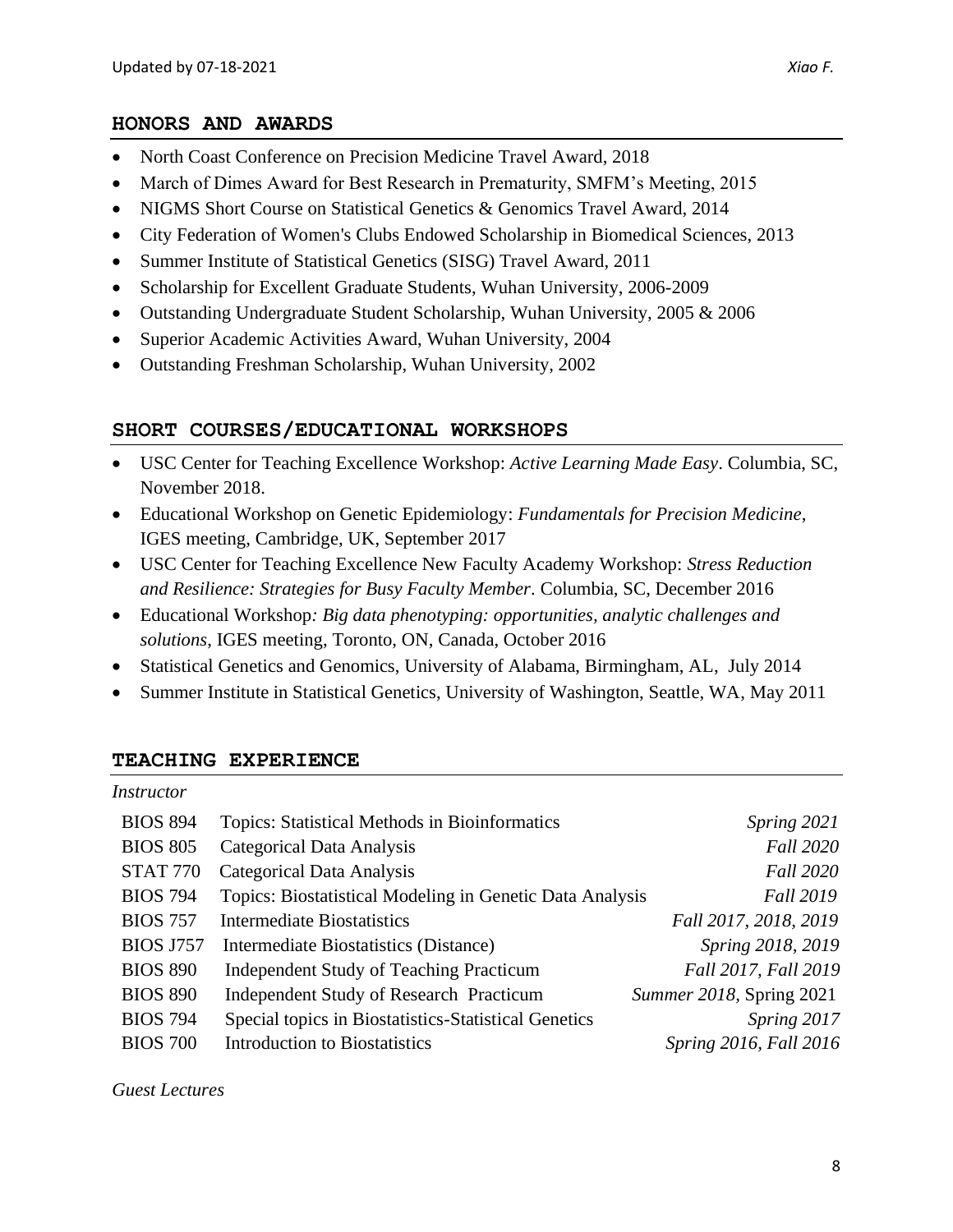| <b>EPID</b> 777 | <b>Fundamentals of Genetic Epidemiology</b>     | Spring 2021                 |
|-----------------|-------------------------------------------------|-----------------------------|
| <b>EPID 800</b> | Epidemiology Methods II                         | Fall 2015, 2016, 2017, 2019 |
| <b>BIOS</b> 745 | <b>Seminar in Biostatistics</b>                 | Spring 2018                 |
| ENHS 793        | <b>Bioinformatics and Computational Biology</b> | Fall 2018, Fall 2019        |

# **MENTORING EXPERIENCE**

#### **PhD Dissertation Advisee**

#### *Completed*

• Xizhi Luo, PhD in Biostatistics Defense: 07/2021 Topic: *Accurate and integrative detection of copy number variants with high-throughput data*

#### *Ongoing*

| • Xuanxuan Yu, PhD candidate in Biostatistics | $08/2019 - now$ |
|-----------------------------------------------|-----------------|
| • Fei Qin, PhD candidate in Biostatistics     | $08/2018 - now$ |

#### **Doctoral Dissertation Committee**

#### *Completed*

- Rahimi Gelareh, PhD in Biostatistics (advisor: James Hardin) Defense: 08/2018 Topic: *Adjusting for mis-reporting in count data*
- Xiangyang Cao, PhD in Statistics (U of SC, advisor: Dr. Karl Gregory), Defense: 08/2018 Topic: *High-dimensional inference based on the Leave-One-Covariate-Out LASSO path*.
- Yuan Hong, PhD candidate in Biostatistics (advisor: Dr. Alexander Mclain), Defense: 11/2020 Topic: *Incorporation and Measurement of Uncertainty in Longitudinal and Spatial Data*
- Zequn Sun, PhD candidate in Biostatistics (MUSC, advisor: Dr. Dongjun Chung), Defense: 07/2021 Topic: *Bayesian latent factor model by integrating multiple types of genomic data*

#### *Ongoing*

- Farahnaz Islam, PhD candidate in Biostatistics (advisor: Dr. James Hardin),  $08/2019 \text{now}$
- Ian Palmer, PhD candidate in Biology (advisor: Dr. Zhengqing Fu)  $05/2017 now$ Topic: *Effects of the Pseudomonas syringae effector HopAA1-2 on salicylic acid-mediated plant defense*
- Andrés Gaviria, PhD candidate in Environmental Health and Epidemiology (advisor: Drs. Jim Burch; Sean Norman) 05/2016 – now Topic: *Describing the Impact of Antibiotic Resistant Bacteria in the Environment and on Population Health in South Carolina*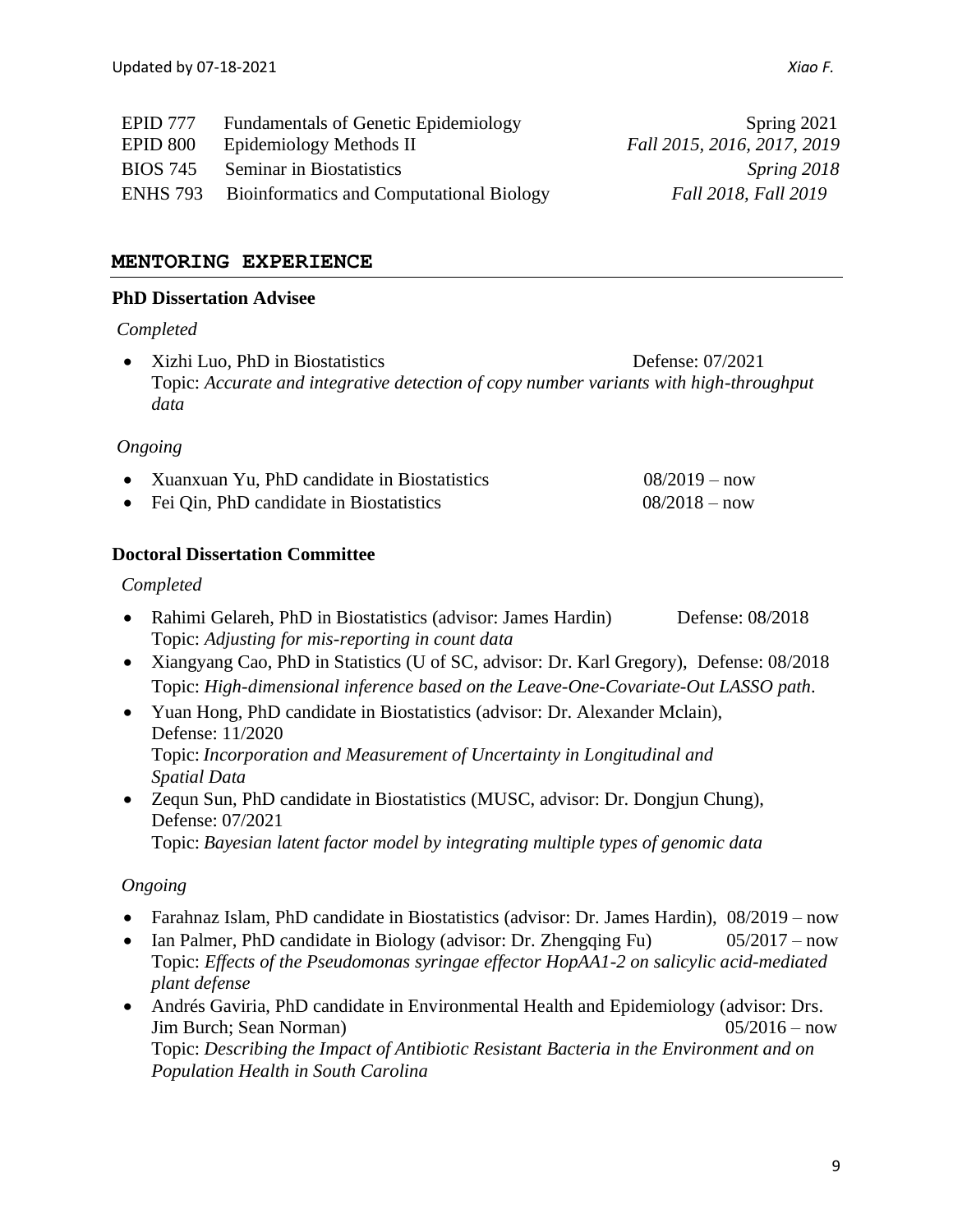*Completed*

- Andrew Fogner, MPH in Epidemiology (advisor: Dr. Myriam Torres), Defense: 05/2016 Thesis title: *Prenatal Depression in South Carolina Latinos*
- Danielle Sill, MSPH in Epidemiology (advisor: Dr. Myriam Torres), Defense: 03/2017 Thesis title: *The association between sexual risk behaviors of Latinos and HIV Knowledge in South Carolina*
- Amanda Collins, MSPH in Epidemiology (advisor: Dr. Anwar Merchant),Defense: 07/2018 Topic: *Effect Modification of Stroke in The Relationship Between Tooth Loss and Cognitive Functioning*
- Diana Diaz, MPH in Epidemiology (advisor: Dr. Susan Steck), Defense: 07/2019 Topic: *Association between SNPs in the vitamin D binding protein, vitamin D status, and aggressive prostate cancer by race*
- Brittany Crawford, MSPH in Epidemiology (advisor: Dr. Susan Steck), Defense: 03/2020 Topic: *Serum Calcium, Phosphorus, and PTH and Prostate Cancer Aggressiveness*
- Haley Davis-Martin, MSPH in Epidemiology (advisor: Dr. Matthew Lohman),

Defense: 04/2020

Topic: *The interaction between caffeine consumption, alcohol use, and amount of sleep on bone health*

- Marie Knoll, MSPH in Epidemiology (advisor: Dr. Susan Steck) Defense: 06/2020 Topic: *Association between urinary enterolignans as a marker for gut microbiome diversity and depression in NHANES*
- Huizhong Yang, MPH in Biostatistics (advisor: Dr. Bo Cai) Defense: 06/2020 Topic: *Bayesian Zero Inflation Model for Ordinal Data*

# *Ongoing*

• Wanfang Zhang, MPH candidate in Biostatistics (advisor: Dr. Bo Cai) 01/2019 – now

# **Academic Advisor (for advice on courses and other academic activities)**

- Nichlas Yell, PhD candidate in Biostatistics
- Xuanxuan Yu, PhD candidate in Biostatistics
- Fei Qin, PhD candidate in Biostatistics
- Huizhong Yang, MS in Biostatistics

# **Undergraduate Thesis Advisee (Visiting scholars from Nanjing Medical University, China)**

- Zilong Bian, Title: *DNA methylation-based signature prediction model for cancer*  02/2020-06/2020
- Jingting Lu, Title: *CNV based signature prediction model for cancer*. 02/2020- 06/2020
- Jiani Xu, Title: *Comprehensive Analysis of Somatic Copy Number Aberrations and Gene Expression in Lung Adenocarcinoma* 01/2018-06/2018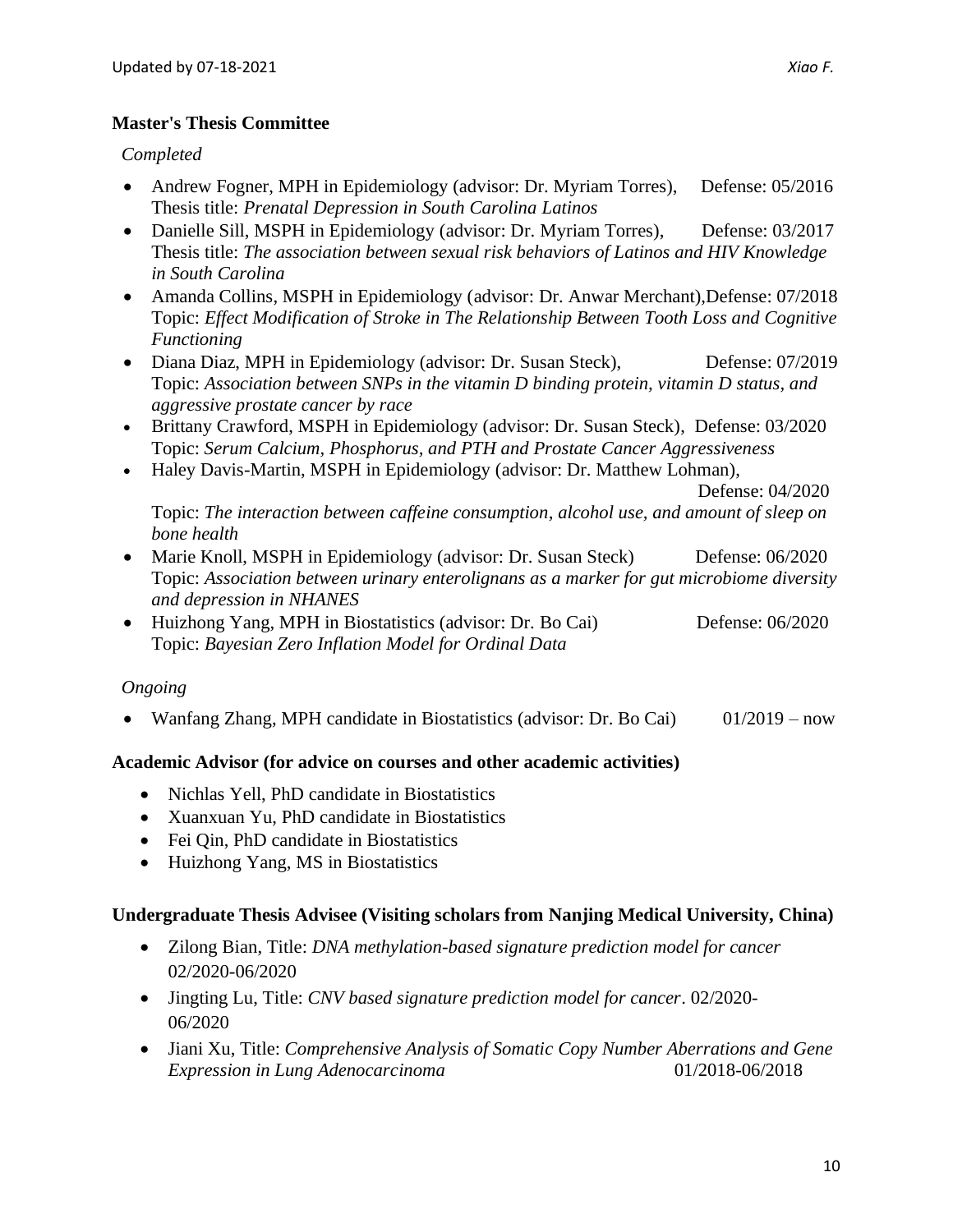- Yaqian Liu, Title: *Integrative analysis of Copy number aberrations in Esophageal Cancer* 01/2018-06/2018
- Lijuan Wang, Title: *Differential expression of immunology pathway related genes in Lung carcinoma* 01/2017-06/2017
- Lu Xu, Title: *Implications of immunotherapy in breast cancer treatment.* 01/2017- 06/2017

# **CONFERENCE PRESENTATIONS**

- 1. Data-led policy design using Medicare Shared Savings Program (MSSP) health care cost trajectories. *Abstract*. Academy Health, 2021.
- 2. Multimodal neuroimaging prediction models carry complementary information that can be harnessed to enhance prediction of language function in aphasia. *Abstract*. Society for the Neurobiology of Language, 2020.
- 3. Joint modeling of eQTLs and parent-of-origin effects with RNA-seq data. *Contributed*. JSM Virtual Meeting, August 2020.
- 4. Adjusting for misreporting in count data. *Abstract*. ASA Women in Statistics and Data Science Conference, Bellevue, Washington, October 2019.
- 5. An accurate and powerful method for copy number variation detection. *Invited Poster Presentation*. Houston, TX, October 2019.
- 6. Assessment of Statistical Batch Effect Correction Methods for Different RNA Sequencing Data Types. *Abstract*. Houston, TX, October 2019.
- 7. BDNF Genotype Specific Differences in Cortical Activation in Chronic Aphasia. *Abstract*. Society for the Neurobiology of Language, Helsinki, Finland, August 2019.
- 8. LDSaRa: A Powerful Method for High Resolution Copy Number Variation Detection. *Invited talk*. International Chinese Statistical Association (ICSA), June 2019.
- 9. Common genetic variations in the calcium sensing receptor (CaSR) gene, plasma 25 hydroxyviamin D and aggressive prostate cancer in the North Carolina-Louisiana Prostate Cancer (PCaP) study. *Abstract.* Annual Meeting-American Society of Preventive Oncology, March 2019.
- 10. LDSaRa: a powerful tool for high resolution copy number variation detection. *Abstract*. South Carolina Chapter American Statistical Association Annual Meeting, March 2019.
- 11. Copy number variation detection with complex genetic data. *Invited talk*, American Statistics Association South Carolina Chapter, Clemson, SC, October 2018.
- 12. Improving copy number estimation by incorporating BAF using modSaRa. *Contributed talk*, Joint Statistical Meeting (JSM), Vancouver, Canada, August 2018.
- 13. Integrating genetic source improves power for copy number variation detection. *Invited talk*, ICSA, Qingdao, China, July 2018.
- 14. Integrating genetic source boosts power for copy number variation detection. *Invited talk, International Statistics Forum*, Beijing, China, July 2018.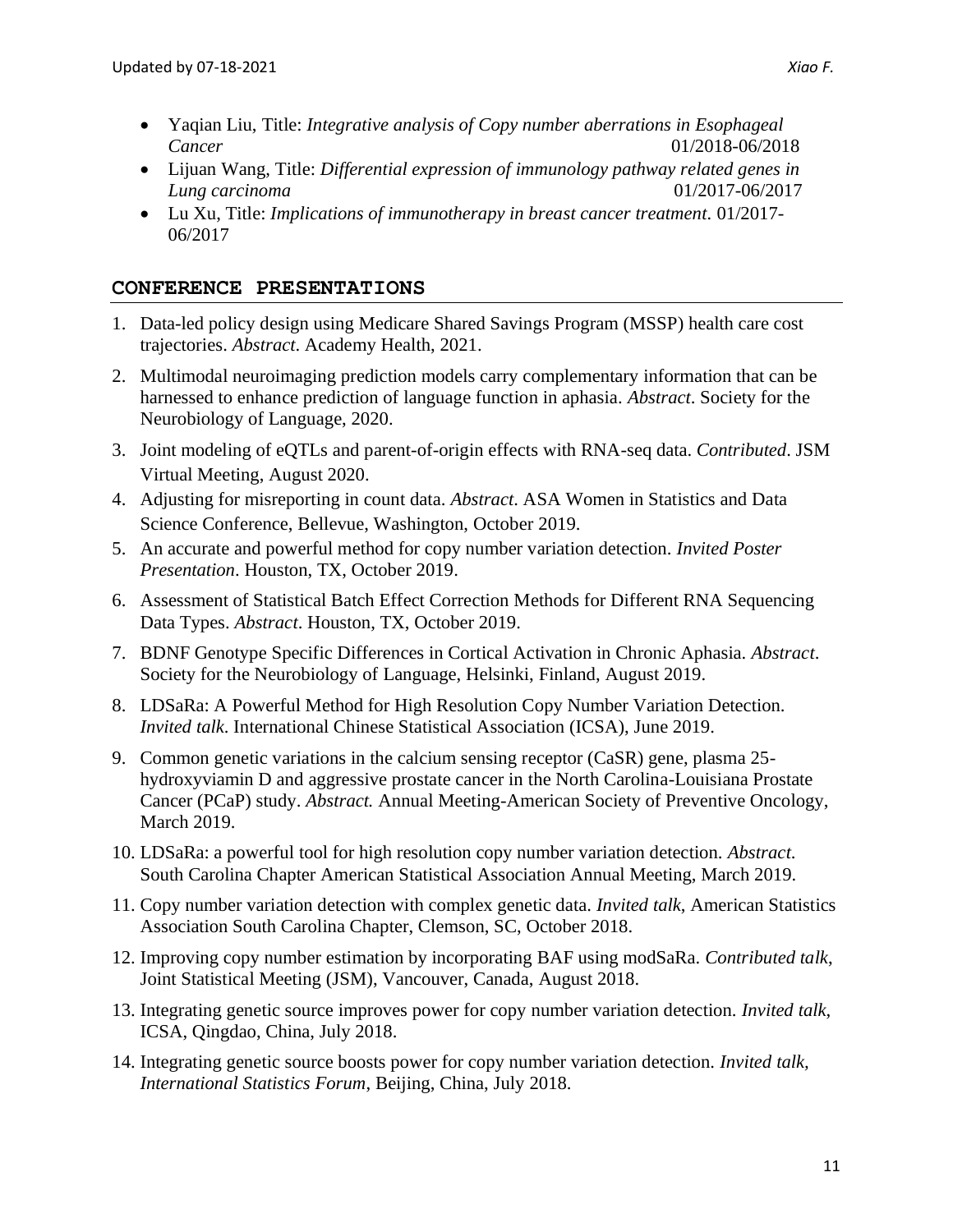- 15. A super scalable algorithm for short segment detection. *Abstract.* International Conference on Econometrics and Statistics, Hongkong, China. June 2018.
- 16. Analyses of germline copy number variation and gene expression in cutaneous melanoma. *Invited talk*, International Genetic and Epidemiology Society (IGES), Cambridge, UK, Sep 2017.
- 17. Efficient epigenetic effect identification in eQTL mapping with RNA-seq data. *Invited talk*, International Conference on Computational Methods (ICCM), Guilin, Guangxi, China, July 2017.
- 18. Modeling parent-of-origin effect in eQTL mapping using RNA-seq data. *Invited talk*, ICSA, Chicago, IL, June 2017.
- 19. Testing of parent-of-origin effect in eQTL mapping using RNA-seq data. *Invited talk*, IGES, Toronto, ON, Canada, Oct 2016.
- 20. A change-point based method for copy number variation detection with application to melanoma. *Invited talk*, ICSA, Atlanta, GA, June 2016.
- 21. SNPs in vitamin D-related genes are associated with prostate cancer aggressiveness in the North Carolina-Louisiana Prostate Cancer Project (PCaP). *Abstract*, American Association for Cancer Research, New Orleans, LA, April 2016.
- 22. A new change-point model based method for copy number variation detection. *Invited Poster presentation*, American Society of Human Genetics (ASHG), Baltimore, MD, USA, Oct 2015.
- 23. Modified screening and ranking algorithm for copy number variation detection. *Invited Poster presentation*, IGES, Baltimore, MD, USA, Oct 2015.
- 24. Using expression data to define patient specific predictors for survival outcomes in lung adenocarcinoma. *Abstract*, ASHG, Baltimore, MD, USA, Oct 2015.
- 25. MicroRNA as biomarkers of spontaneous preterm birth. *Abstract*, Society for Maternal-Fetal Medicine (SMFM). March 2015.
- 26. Neonatal, not Maternal, Copy Number Variants are Associated with Spontaneous Preterm Birth. *Abstract*, SMFM. March 2015.
- 27. Natural and orthogonal model for gene-gene interactions applied to cutaneous melanoma. *Poster presentation*, IGES, Chicago, IL, USA, Sep 2013.
- 28. Natural and orthogonal association framework to detect parent-of-origin effects. *Poster presentation*, IGES, Stevenson, WA, USA, Oct 2012.
- 29. Natural and orthogonal interaction framework for modeling GxG and GxE interactions. *Poster presentation*, IGES, Stevenson, WA, USA, Oct 2012.

# **INVITED TALKS AND SEMINARS**

30. Identification and characterization of genomic features from high throughput data. UCLA, March 2021.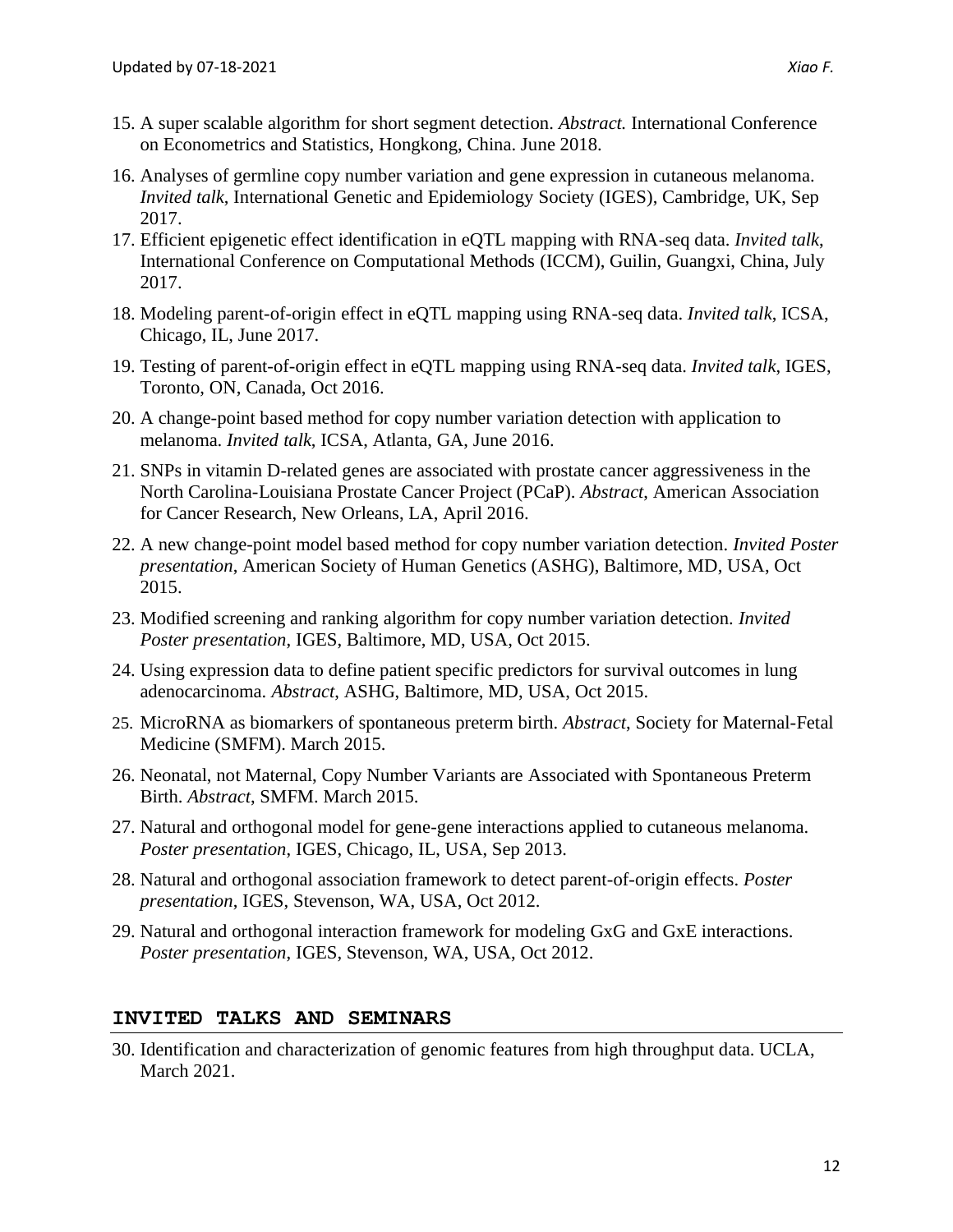- 31. Copy number variation, epigenetics and cancer. School of Medicine, Wuhan University, China, July 2019.
- 32. Genetics and Environment Factors in Complex Diseases. School of Public Health, Guangxi Medical University, China, June 2019.
- 33. An accurate and powerful method for copy number variation detection. Department of Biology, Fudan University, China, June 2018.
- 34. Integrating genetic source boosts power for copy number variation detection. Department of Statistics, University of South Carolina, Columbia, SC, April 2018.
- 35. A powerful statistical framework for copy number variation detection with application to melanoma. Medical University of South Carolina, Charleston, SC, April 2018.
- 36. Copy number variations, parent-of-origin effects and cancer. Nanjing Medical University, Nanjing, Jiangsu, China, Jul 2017.
- 37. Imprinting effect detection and copy number variation in cancer. Wuhan University, Wuhan, Hubei, China, Jul 2017.
- 38. Copy number variations, epigenetics and cancer. Dartmouth College, Hanover, NH, USA, Feb 2017.
- 39. Testing of parent-of-origin effect in eQTL mapping using RNA-seq data. University of South Carolina, Columbia, SC, USA, Nov 2016.
- 40. A statistical framework for copy number variation detection with application to melanoma study. Wuhan University, Wuhan, China, June 2016.
- 41. A framework of testing interactions and parent-of-origin effect with application to cancer studies. Moffitt Cancer Center, Tampa, FL, USA, Dec 2015.
- 42. Testing of interactions and parent-of-origin effect using orthogonal models. University of South Carolina, Columbia, SC, USA, Nov 2015.
- 43. Modified Screening and Ranking Algorithm for Copy Number Variation Detection. City University of New York, New York, NY, USA, April 2015.
- 44. A new change-point model based method for copy number variation detection. University of Massachusetts Amherst, Amherst, MA, USA, March 2015.
- 45. Modified Screening and Ranking Algorithm for Copy Number Variation Detection. University of South Carolina, Colombia, SC, USA, February 2015.
- 46. Modified Screening and Ranking Algorithm for Copy Number Variation Detection. *Seminar*, University of Colorado Boulder, Boulder, CO, USA, January 2015.
- 47. Natural and Orthogonal Model for Gene-Gene interactions Applied to Cutaneous Melanoma. Geisel School of Medicine at Dartmouth College, Lebanon, NH, USA, July 2013.

# **INSTITUTIONAL SERVICES**

• USC Office of the Vice President for Research ASPIRE II Grant Reviewer Committee (2021)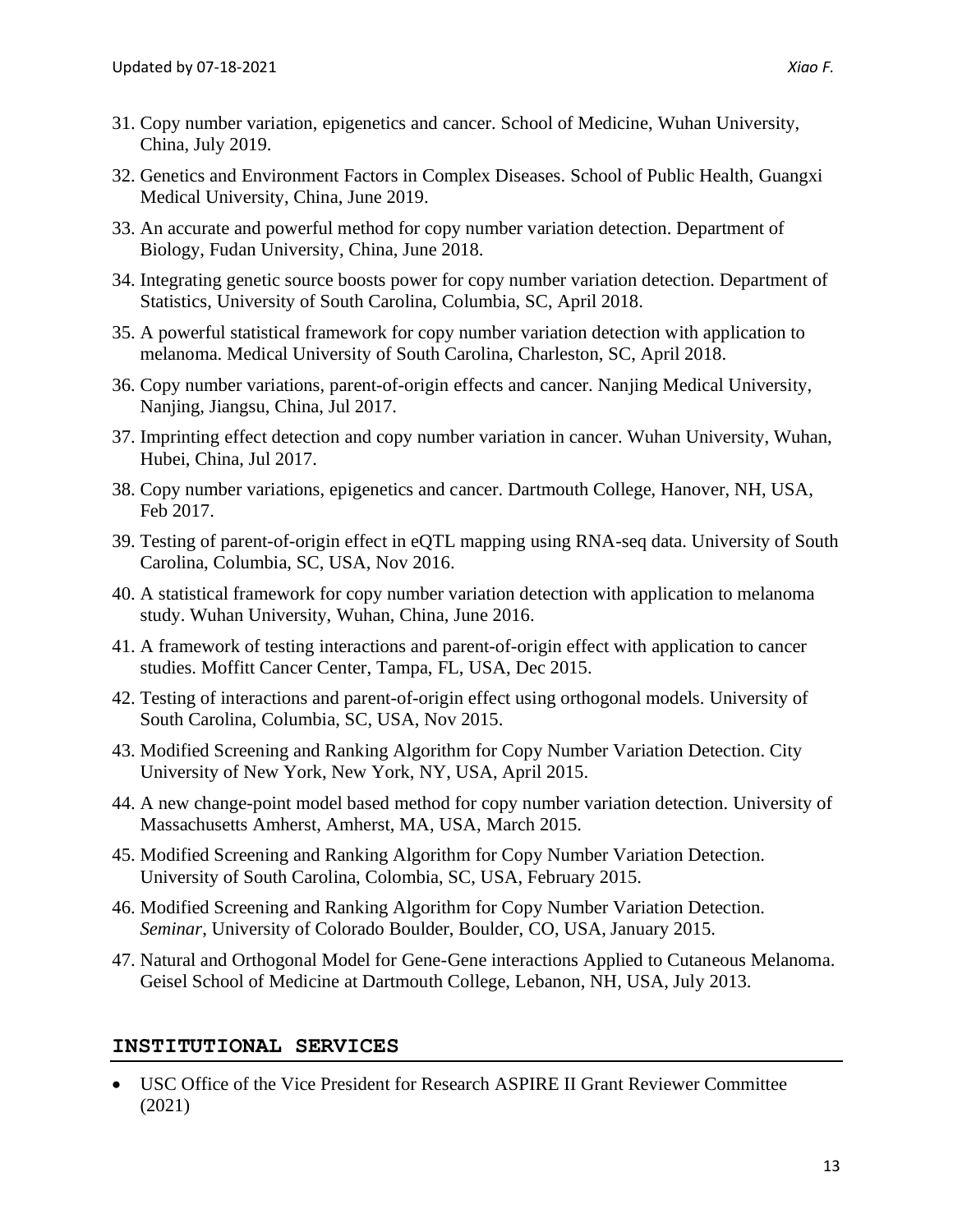- Department of Epidemiology and Biostatistics Students Handbook Committee (2020)
- Member of USC Faculty Senate Committee (2019 present)
- USC Office of the Vice President for Research ASPIRE I Reviewer Committee (2019)
- Chair of the Biostatistics Forum for the Department of Epidemiology and Biostatistics (2017-2019)
- Department of Epidemiology and Biostatistics Search Committee (2017 2018)
- Member of the Book Store Committee for the University of South Carolina  $(2017 2020)$
- Chair of the Graduate Exam Committee for the Department of Epidemiology and Biostatistics (2017 - 2018)
- Member of the Graduate Exam Committee for the Department of Epidemiology and Biostatistics (2016 - 2017)
- Division of Biostatistics Admissions Committee (2016 present)
- Grader of the Graduate Students Qualifying and Comprehensive Exams (2016 present)

# **EXTERNAL SERVICES and MEMBERSHIP**

- ASPH NIH grant writing bootcamp. University of South Carolina. 2020-2021
- Early Career Reviewer Panel for NIH Cancer Genetic Study Section, June 2020
- Chair and Organizer, *Statistical learning advancement for inference with complex biomedical data*. International Chinese Statistical Association (ICSA) 2020 Applied Statistics Symposium, Houston, TX, 2020
- Chair and Organizer, *New developments in High Dimensional Data Analysis*. ICSA 2019 Applied Statistics Symposium, Raleigh, NC, 2019
- Platform session chair of International Conference on Computational Methods (ICCM), Guilin, Guangxi, China, 2017
- Platform session chair ICSA, Atlanta, GA, 2016
- Program committee: European Conference on Computational Biology (ECCB), 2016
- *Ad hoc* reviewer for *American Journal of Human Genetics, Biomedical Sciences*, *BioData Mining*, *Bioinformatics*, *BMC Cancer*, *BMC Medical Genomics, Clinical Genetics*, *European Conference on Computational Biology, Environmental Science and Pollution Research, Frontier in Genetics, Genetic Epidemiology*, *Genomics*, *Human Genetics, Human Heredity, IEEE Signal Processing Letters, Journal of Nervous and Mental Disease, Journal of Theoretical Biology, Molecular Genetics and Genomics, Neoplasia, Nutrition & Diabetes, Nutrition & Metabolism, PLoS ONE, PLoS Computational Biology, PLoS Genetics, Peer J, Scientific Report, Statistics & Its Interface, Environmental Science and Pollution Research.*
- Invited reviewer for *Annals of Public Health and Research* and *Human Genetics*
- Member of the International Genetic Epidemiology Society (IGES)
- Member of the American Society of Human Genetics (ASHG)
- Member of the American Association of Cancer Research (AACR)